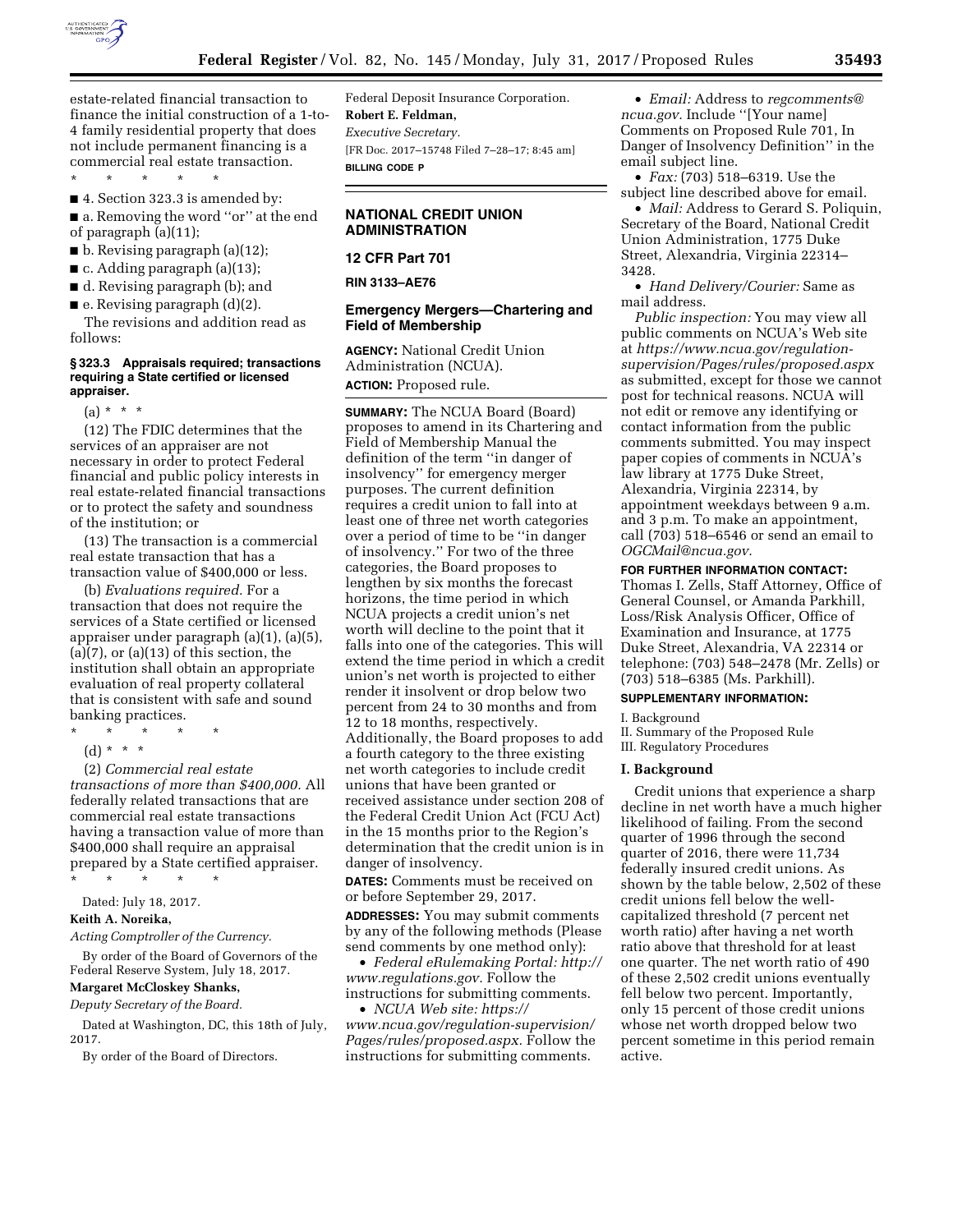| Net worth ratio fell: | Number of | <b>\ctive</b> | ACTIVA |
|-----------------------|-----------|---------------|--------|
|                       | 2.502     | l.104         |        |
|                       | .563      | 475           | 30     |
|                       | 126       | 254           | 23     |
|                       | 825       | 151           | 18     |
|                       | 647       | 102           | 16     |
| Below 2%              | 490       |               | 15     |

## TABLE 1—CREDIT UNIONS FALLING BELOW CRITICAL NET WORTH RATIO THRESHOLDS

Credit union failures are costly to the entire credit union system through their effect on the National Credit Union Share Insurance Fund (NCUSIF). NCUA, as a prudential safety and soundness regulator, is charged with protecting the safety and soundness of the credit union system and, in turn, the NCUSIF and the taxpayer through regulation and supervision.<sup>1</sup> One way to mitigate some of the cost to the NCUSIF and minimize disruption to credit union members is to find appropriate merger partners for atrisk credit unions.

Under the emergency merger provision of section 205(h) of the FCU Act, the Board may allow a credit union that is either insolvent or in danger of insolvency to merge with another credit union if the Board finds that: (1) An emergency requiring expeditious action exists; (2) no other reasonable alternatives are available; and (3) the action is in the public interest.2 Under these circumstances, the Board may approve an emergency merger without regard to common bond or other legal constraints, such as obtaining the approval of the members of the merging credit union. The emergency merger statute addresses exigent circumstances and is intended to serve the public interest and credit union members by providing for the continuation of credit union services to members and by preserving credit union assets and the NCUSIF.

To take such action, NCUA must first determine that a credit union is either insolvent or in danger of insolvency before the agency can make the additional findings that an emergency exists, other alternatives are not reasonably available, and the public interest would be served by the merger. The FCU Act, however, does not define when a credit union is ''in danger of insolvency.''

In 2009, NCUA proposed a definition of in danger of insolvency to establish an objective standard to aid it in making in danger of insolvency determinations.3 In doing so, NCUA aimed to provide certainty and consistency regarding how it interprets the in danger of insolvency standard. In 2010, NCUA finalized the 2009 proposed definition, which provided for the above-referenced three net worth categories, and it remains the current definition.4

Experience gained since 2010, including the analysis of Call Reports and other NCUA internal data, have led the Board to conclude that an update to the current definition of in danger of insolvency is needed.

#### **II. Summary of the Proposed Rule**

### *A. Overview*

The current definition of in danger of insolvency requires a credit union to fall into at least one of three net worth categories to be found to be in danger of insolvency. The Board believes it necessary to amend the current definition in three ways.

First, the Board proposes to lengthen by six months the ''forecast horizons,'' the time periods in which NCUA projects a credit union's net worth for determining if it is in danger of insolvency. This change would apply to two of the three current categories. It would result in forecast horizons of 30 months for the insolvency (zero net worth) category, up from 24 months, and 18 months for the critically undercapitalized (under two percent net worth) category, up from 12 months. The third category of the current definition, in which a credit union is significantly undercapitalized and NCUA determines there is no reasonable prospect of the credit union becoming

adequately capitalized in the succeeding 36 months, would remain unchanged.

The second change the Board proposes is the addition of a fourth category to the definition. Specifically, a credit union would be considered in danger of insolvency if it had been granted or received assistance under section 208 of the FCU Act in the 15 months prior to the Region's determination that the credit union is in danger of insolvency.

Finally, the Board proposes to make a technical spelling correction to the first category of the definition to replace the word ''relay'' with the word ''rely''.

The Board believes the proposed changes to the current definition would provide NCUA with a more appropriate degree of flexibility and better allow NCUA to act when the statutory criteria for an emergency merger are met, namely an emergency requiring expeditious action exists, no other reasonable alternatives are available, and the action is in the public interest.5 As detailed below, both the experience NCUA has gained in applying the current definition and quantitative data have persuaded the Board that the proposed changes are necessary. Under the time frames of the current definition, NCUA has, on several occasions, been prevented from instituting an emergency merger because a struggling credit union had not yet met the regulatory time frames to be considered in danger of insolvency, although it had otherwise met the statutory criteria. The lack of flexibility in the current rule can result in continued decline in the health of a credit union, leading to a reduction in member services as the institution moves towards resolution. As shown in the chart below, credit union loan growth declines in the quarters leading up to an emergency merger.

<sup>1</sup>NCUA's mission is to ''provide, through regulation and supervision, a safe and sound credit union system, which promotes confidence in the national system of cooperative credit.'' *https://*

*www.ncua.gov/About/Pages/Mission-and-Vision.aspx.* 

<sup>2</sup> 12 U.S.C. 1785(h).

<sup>3</sup> 74 FR 68722 (Dec. 29, 2009).

<sup>4</sup> 75 FR 36257 (June 25, 2010).

<sup>5</sup> 12 U.S.C. 1785(h).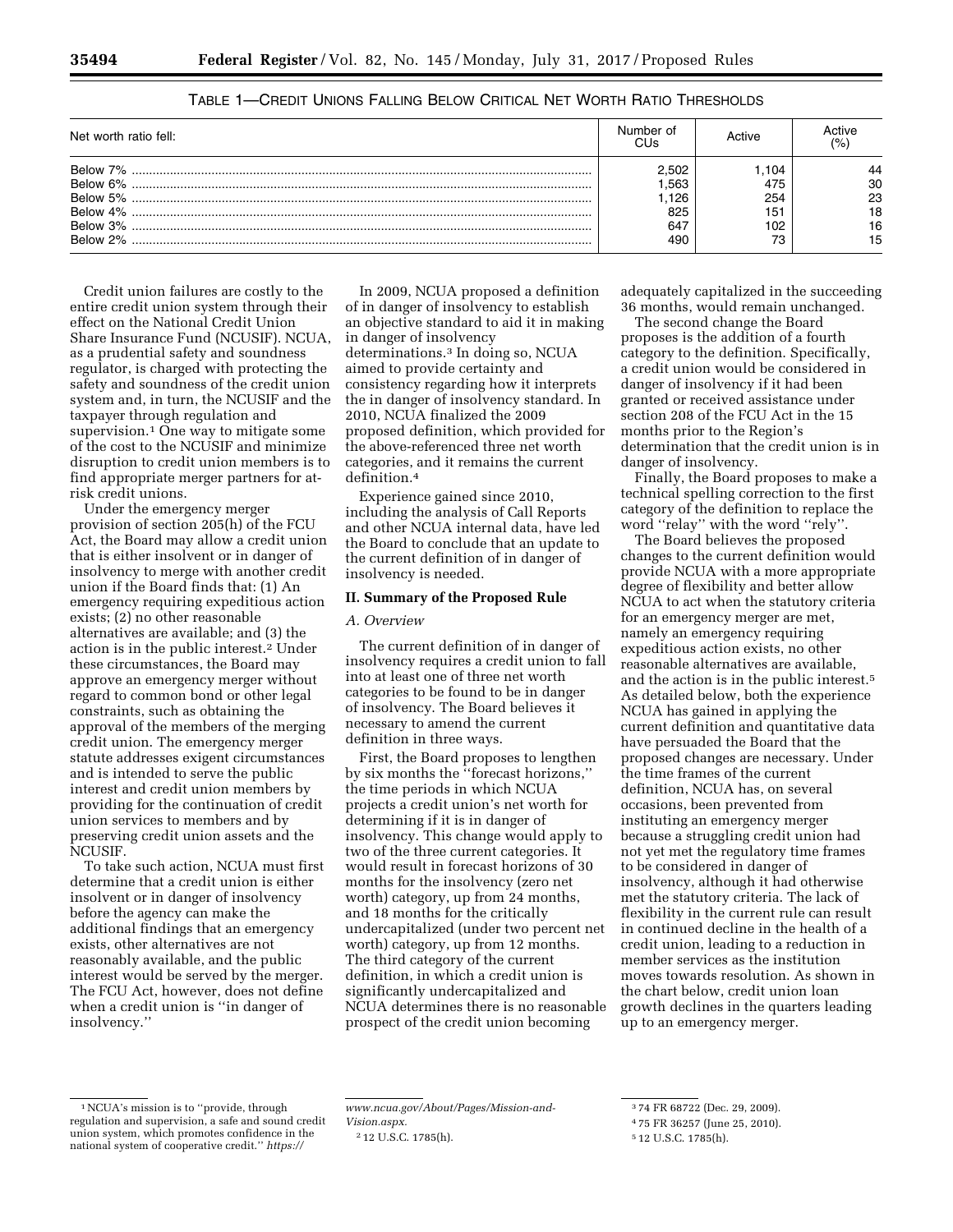

In some instances, the rigidity of the current regulatory definition unnecessarily limits NCUA's ability to resolve failing institutions. This comes at a greater cost to a credit union's members and the NCUSIF, particularly in the case of an eventual liquidation. The FCU Act grants the Board broad authority to define the term ''in danger of insolvency'' for emergency merger purposes. The Board believes that the proposed definition increases agency flexibility and will enable NCUA to act more timely to preserve credit union services and credit union assets and to protect the safety and soundness of the credit union system and the NCUSIF.

## *B. Extending the Forecast Horizons*

The Board proposes to amend the definition of in danger of insolvency in the glossary to appendix B to part 701 to extend the forecast horizons, the time periods in which NCUA must project whether a credit union will become insolvent or critically undercapitalized. Currently, to be deemed in danger of insolvency under the definition's first two categories, NCUA must project a credit union's future net worth will decline at a rate that will either render the credit union insolvent within 24 months or drop below two percent (critically undercapitalized) within 12 months. The Board proposes to extend these periods to 30 months and 18 months, respectively. The Board intends to leave as is the forecast horizon of the third category of the definition

pertaining to significantly undercapitalized credit unions that NCUA projects have no reasonable prospect of becoming adequately capitalized in the succeeding 36 months.

The Board believes that these proposed changes to the definition will capture more credit unions that are in danger of insolvency earlier in their decline, before their net worth declines most rapidly, and will provide value to both the members of the credit union being merged and the NCUSIF. Increasing the likelihood that a distressed credit union would be eligible for an emergency merger earlier could help to protect net worth, reduce payouts on deposit insurance or merger assistance, and improve merger prospects. The proposed changes also provide NCUA with additional flexibility to resolve the distressed credit union through a merger and help to better ensure continuity of financial services for members. This additional flexibility is especially beneficial when circumstances deplete a credit union's capital slowly and steadily rather than abruptly, such as in the case of an institution with a large portfolio of declining illiquid assets.

To evaluate the benefit of shifting the critically undercapitalized threshold from 12 to 18 months and the insolvency threshold from 24 to 30 months, NCUA used a simple forecast of the net worth ratios of 46 credit unions that underwent an emergency merger

between the second quarter of 2010, when the current in danger of insolvency definition was put into place, and the fourth quarter of 2016.6 Of the 46 credit unions that underwent an emergency merger since the rule was previously revised by the NCUA Board, 11 credit unions with total assets of \$812 million would have qualified for an emergency merger earlier under the proposed definition of in danger of insolvency. The 11 credit unions had \$12 million more in net worth at the time the credit unions first qualified under the proposed definition compared with the 2010 definition. The \$12 million additional net worth meant the credit unions had net worth ratios 1 to 3 percentage points higher. Also, the longer forecast horizon allows NCUA to identify a significant number of additional potential credit union emergency merger candidates. The largest diagnostic improvements from extending the forecast horizon occur in

 $^{\rm 6}$  This simple hypothetical forecast was used exclusively for purposes of analyzing emergency merger data and forecast horizons. It is not representative of, and does not limit, how NCUA projects credit unions to meet the established and proposed in danger of insolvency categories. The forecast of the net worth ratio uses the change in the net worth ratio during the most recently available four quarters and projects that change in net worth through the forecast horizon for each threshold. In other words, NCUA calculated whether the credit union would fall below either of the critical thresholds using a simple straight line projection approach, with the projected rate of decline in net worth equal to the most recently available four-quarter change.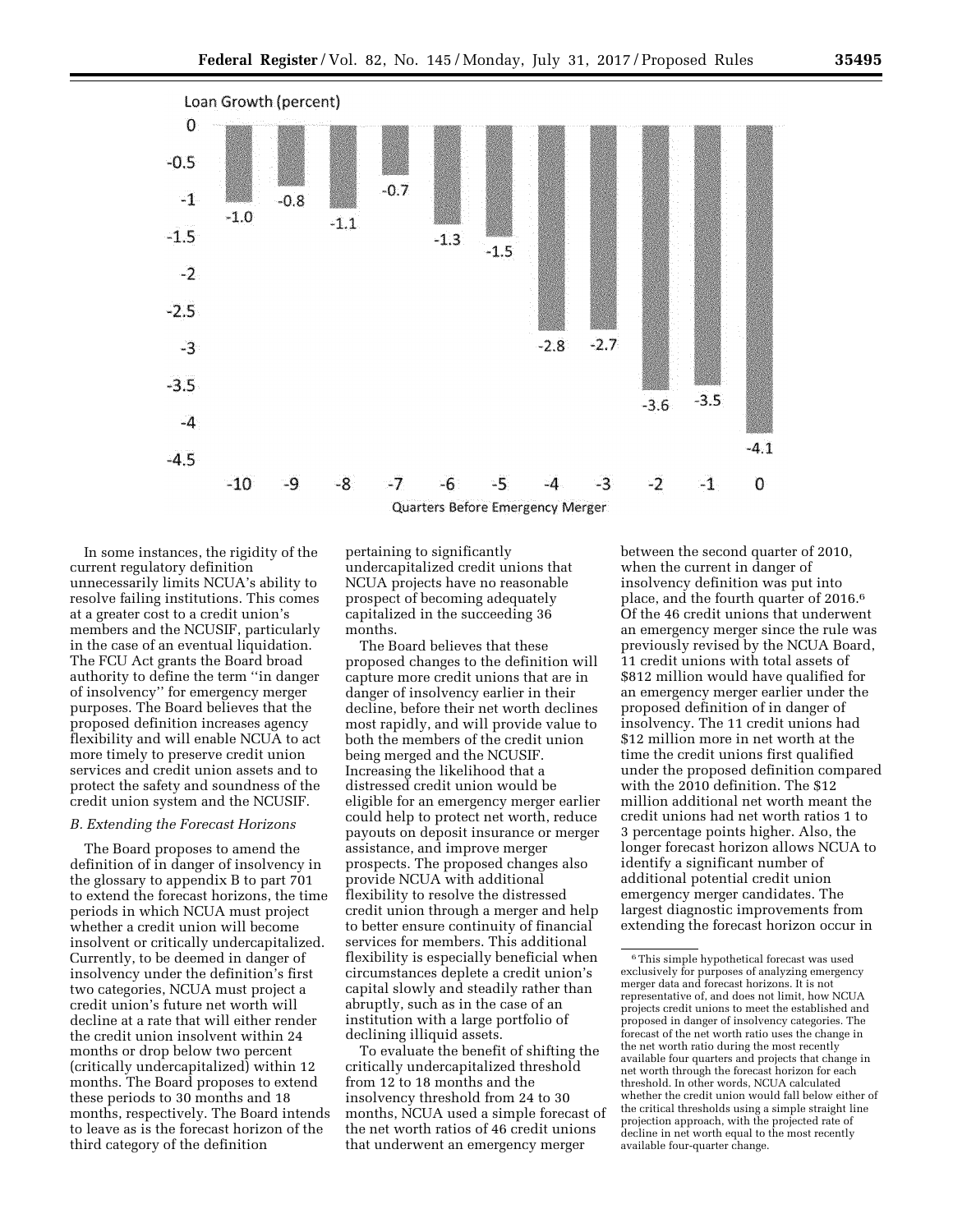the two quarters prior to an emergency merger. Instead of 31% of the credit unions estimated to be below the critically undercapitalized threshold within 12 months two quarters before the emergency merger and 50% one quarter before, 42% and 58% of the

credit unions are estimated to be below the critically undercapitalized threshold within 18 months. The identification of these additional credit unions represent an opportunity for NCUA to preserve services to members and member assets through the emergency merger process

prior to the quarters when the net worth of these credit unions declines the most. As the chart below illustrates, credit union net worth generally declines the most in the quarters leading up to an emergency merger.



## **Net Worth Ratio Prior to an Emergency Merger**

The data closely aligns with the views and experiences of NCUA. The agency has found that the current forecast horizons for these two categories can result in the unnecessary delay or even rejection of emergency merger requests that do not meet the current regulatory definition of in danger of insolvency, but would otherwise meet the statutory criteria for an emergency merger. NCUA believes that extending these forecast horizons will lessen the potential for such occurrences. When a credit union cannot be timely merged through an emergency merger and no other credit unions with compatible fields of membership submit a merger proposal, NCUA must consider alternative and usually less desirable means of resolution. These less desirable means of resolution could even include the liquidation of the credit union. In general, merging a credit union into another institution is more desirable than liquidating the credit union because a merger is generally lower cost to the NCUSIF and provides continued

and, in most cases, expanded service to the membership.

NCUA believes that the delay associated with waiting for an institution to deteriorate to the point where it satisfies the current regulatory definition of in danger of insolvency has too frequently resulted in struggling institutions being allowed to deteriorate over time to the point where they are no longer viable merger partners and have to be resolved by means that are more costly to the NCUSIF and more disruptive to the members. Rather than continue to operate under the current definition, which hampers NCUA's ability to take responsible supervisory action on a timely basis and ensure the safety and soundness of the credit union system, the Board proposes to amend the regulatory definition of in danger of insolvency to facilitate those mergers that satisfy the statutory requirements.

As stated above, the Board proposes to leave the forecast horizon for the third category of the current definition as is. Rather than establishing a time period in which credit unions are

projected to decline to a certain point, as the other two categories do, the third category only allows NCUA to find that a credit union is in danger of insolvency if the credit union has no reasonable prospect of improving its net worth from the significantly undercapitalized level to the adequately capitalized level in the succeeding 36 months. The Board believes that the current forecast horizon for this category already provides credit unions significant time to become adequately capitalized and is concerned that any extension to the forecast horizon would make it exceedingly difficult to accurately determine if a credit union has a reasonable possibility of returning its net worth to the adequately capitalized level.

## *C. Section 208 Assistance*

The Board proposes to expand the definition of in danger of insolvency in the glossary to appendix B to part 701 to add a fourth category that provides that a credit union will satisfy the definition of in danger of insolvency if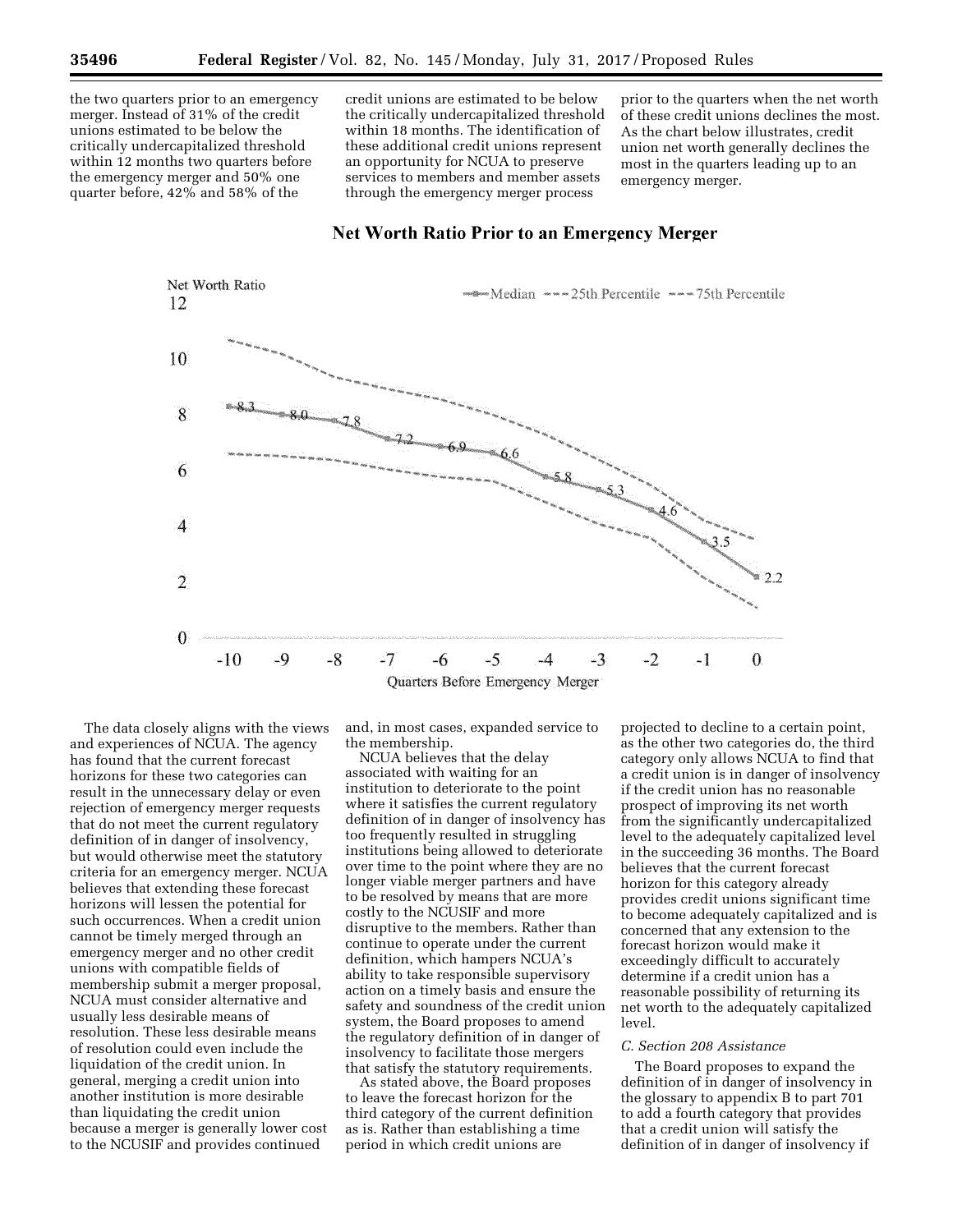the credit union has been granted or received assistance under section 208 of the FCU Act in the 15 months prior to the Region making such determination. Section 208 allows the Board to provide special assistance to credit unions to avoid liquidation.

In analyzing credit union Call Reports and other internal NCUA data, NCUA has found that an overwhelming number of credit unions that received section 208 assistance eventually left the credit union system. Between the first quarter of 2001 and the fourth

quarter of 2016, 181 credit unions received at least one type of section 208 assistance. Since then, 165, or 91.2%, of these credit unions have stopped filing Call Reports.

Further, the data shows that not only did the overwhelming majority of the credit unions that received section 208 assistance stop filing Call Reports, but did so not long after, or prior to, receiving the assistance. Notably, 13.9% of the total number of credit unions that received section 208 assistance began receiving such assistance after they filed

their final Call Report. An additional 37.0% of these 165 credit unions filed their final Call Report in the same quarter in which they first began receiving section 208 assistance. Another 41.2% of these credit unions filed their final Call Report within the four quarters after the quarter they first received section 208 assistance. In total, 152 of the 165 credit unions, or 92.1%, stopped filing Call Reports prior to or within 15 months of receiving the section 208 assistance.

CREDIT UNIONS RECEIVING SECTION 208 ASSISTANCE: FIRST RECEIPT OF SECTION 208 ASSISTANCE TO LAST CALL REPORT FILED

|         |     | 37.O |
|---------|-----|------|
| 1 vear  | 68  | 41.2 |
| 2 years |     | 1.8  |
| 3 vears |     |      |
|         |     | 4.8  |
|         |     | 13.9 |
|         | 165 |      |

The quantitative evidence, along with NCUA's experiences and observations, demonstrate that credit unions receiving section 208 assistance within the last 15 months are in danger of insolvency for emergency merger purposes.

It must be noted that the Board is not proposing that every credit union that receives section 208 assistance, thus meeting the proposed definition of in danger of insolvency, is destined for an emergency merger. The emergency merger statute addresses exigent circumstances. Credit unions to be merged on an emergency basis still must meet the statutory requirements that an emergency exists, other alternatives are not reasonably available, and the public interest would be served by the merger.7 However, quantitative evidence and NCUA's experience do indicate that a credit union's receipt of section 208 assistance is a reliable indicator of a credit union being in danger of insolvency and a safety and soundness concern.

## **III. Regulatory Procedures**

#### *A. Regulatory Flexibility Act*

The Regulatory Flexibility Act (RFA) generally requires that, in connection with a notice of proposed rulemaking, an agency prepare and make available for public comment an initial regulatory flexibility analysis that describes the impact of a proposed rule on small

entities. A regulatory flexibility analysis is not required, however, if the agency certifies that the rule will not have a significant economic impact on a substantial number of small entities (defined for purposes of the RFA to include credit unions with assets less than \$100 million) and publishes its certification and a short, explanatory statement in the **Federal Register**  together with the rule. The proposed rule merely provides NCUA greater flexibility to authorize emergency mergers and will not have an impact on small credit unions. Accordingly, NCUA certifies that the proposed rule will not have a significant economic impact on a substantial number of small credit unions.

## *B. Paperwork Reduction Act*

The Paperwork Reduction Act of 1995 (PRA) applies to rulemakings in which an agency creates a new or amends existing information collection requirements.8 For the purpose of the PRA, an information collection requirement may take the form of a reporting, recordkeeping, or a thirdparty disclosure requirement. The proposed rule does not contain information collection requirements that require approval by OMB under the PRA.9 The proposed rule would merely

provide NCUA greater flexibility to authorize emergency mergers.

## *C. Executive Order 13132*

Executive Order 13132 encourages independent regulatory agencies to consider the impact of their actions on state and local interests. In adherence to fundamental federalism principles, NCUA, an independent regulatory agency as defined in 44 U.S.C. 3502(5), voluntarily complies with the executive order. This rulemaking will not have a substantial direct effect on the states, on the connection between the national government and the states, or on the distribution of power and responsibilities among the various levels of government. NCUA has determined that this proposal does not constitute a policy that has federalism implications for purposes of the executive order.

## *D. Assessment of Federal Regulations and Policies on Families*

NCUA has determined that this final rule will not affect family well-being within the meaning of Section 654 of the Treasury and General Government Appropriations Act, 1999.10

#### **List of Subjects in 12 CFR Part 701**

Credit, Credit unions, Reporting and recordkeeping requirements.

<sup>7</sup> 12 U.S.C. 1785(h).

<sup>8</sup> 44 U.S.C. 3507(d); 5 CFR part 1320.

<sup>9</sup> 44 U.S.C. Chap. 35. 10Public Law 105–277, 112 Stat. 2681 (1998).